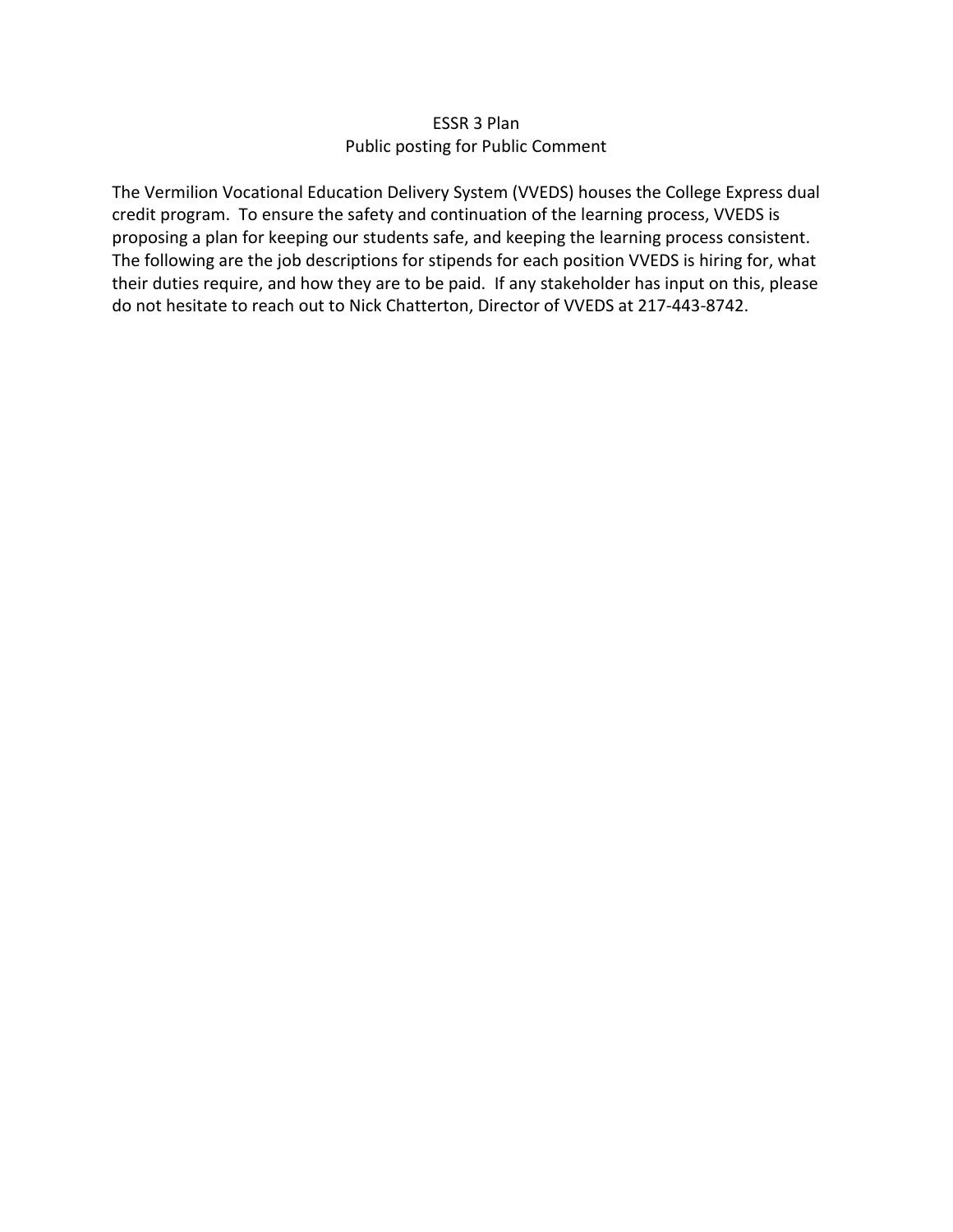## Connie Cannon Job Description ESSR3 Grant Covid Learning Loss Coordinator

Stipend ‐ \$3339.44 (payable in 2, installments. Installment 1 in December 2022 and Installment 2, May 2023)

Duties

- 1. Report expenditures and all other duties of maintaining the ESSR 2 post application including amendments)
- 2. Keep records of all covid related absences with detailed information regarding each absence (duration, exposed or positive, etc). This information will be provided and verified by the student's home district.
- 3. Communicate with College Express instructors and document said communication with the instructor regarding initial absences and any further pertinent information (return dates etc.)
- 4. Communicate with entire Learning Loss team, Instructors

Hours: must be done outside of the timeframe of Monday – Friday 8 am to 3 pm during the College Express instructional semester. Must accumulate and document 5 work hours per week.

# Documentation

Employee must provide documentation of a minimum of 76hours per semester prior to receiving their stipend installment.

Type of employment – This is a contract for professional services. Therefore, the stipend will not go through payroll so no deductions such as taxes will be taken out.

Contact will expire on June 30, 2023 with no expectations of the contract being renewed.

\_\_\_\_\_\_\_\_\_\_\_\_\_\_\_\_\_\_\_\_\_\_\_\_\_\_\_\_\_\_\_\_\_ \_\_\_\_\_\_\_\_\_\_\_\_\_\_\_\_\_\_\_\_\_\_\_

Signature **by a struck of the struck of the struck of the struck of the struck of the struck of the struck of the struck of the struck of the struck of the struck of the struck of the struck of the struck of the struck of**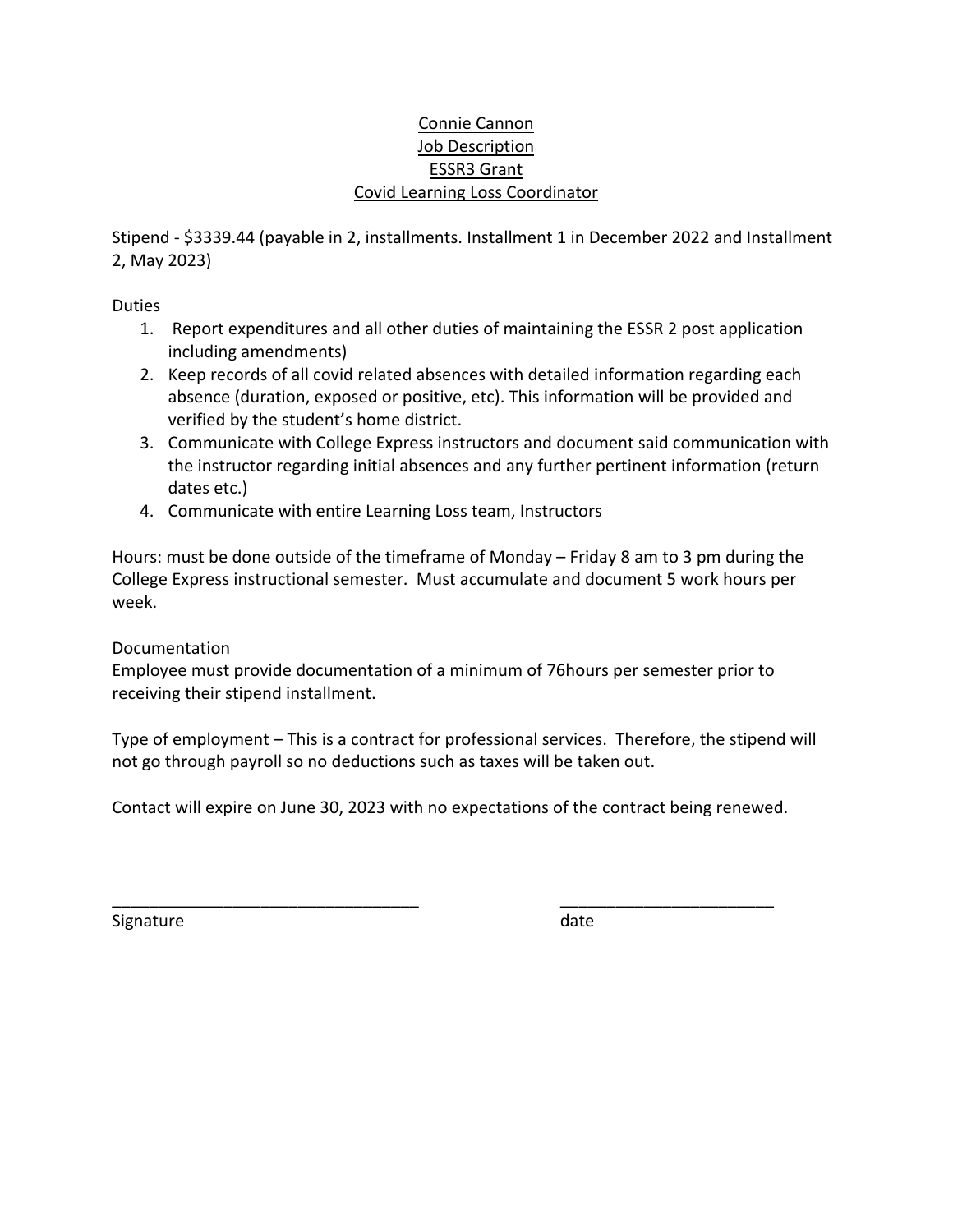## Jill Paz Job Description ESSR3 Grant Covid Learning Loss Family /Instructor Liaison

Stipend ‐ \$3339.44 (payable in 2, installments. Installment 1 in December 2022 and Installment 2, May 2023)

Duties

- 1. Contact student's parents or guardians regarding absence as soon as the information about the covid related absence is reported by the Coving Learning Loss Coordinator
- 2. Relay on information to the home school administrators, instructors, and parents regarding the expectations for learning to continue (information will come from the Instructor Liaison). Any technical issues or difficulties should be passed on to the Learning Loss tutors. Rectified problems shall be communicated to Families and the Instructor Liaison
- 3. Pass along information from Learning Loss tutors about progress being made with regard to students at risk not to receive credit before, during and after tutoring sessions to family and instructors.

Hours: must be done outside of the timeframe of Monday – Friday 8 am to 3 pm during the College Express instructional semester. Must accumulate and document 5 work hours per week.

# Documentation

Employee must provide documentation of a minimum of 76 hours per semester prior to receiving their stipend installment.

Type of employment – This is a contract for professional services. Therefore, the stipend will not go through payroll so no deductions such as taxes will be taken out.

Contact will expire on June 30, 2023 with no expectations of the contract being renewed.

\_\_\_\_\_\_\_\_\_\_\_\_\_\_\_\_\_\_\_\_\_\_\_\_\_\_\_\_\_\_\_\_\_ \_\_\_\_\_\_\_\_\_\_\_\_\_\_\_\_\_\_\_\_\_\_\_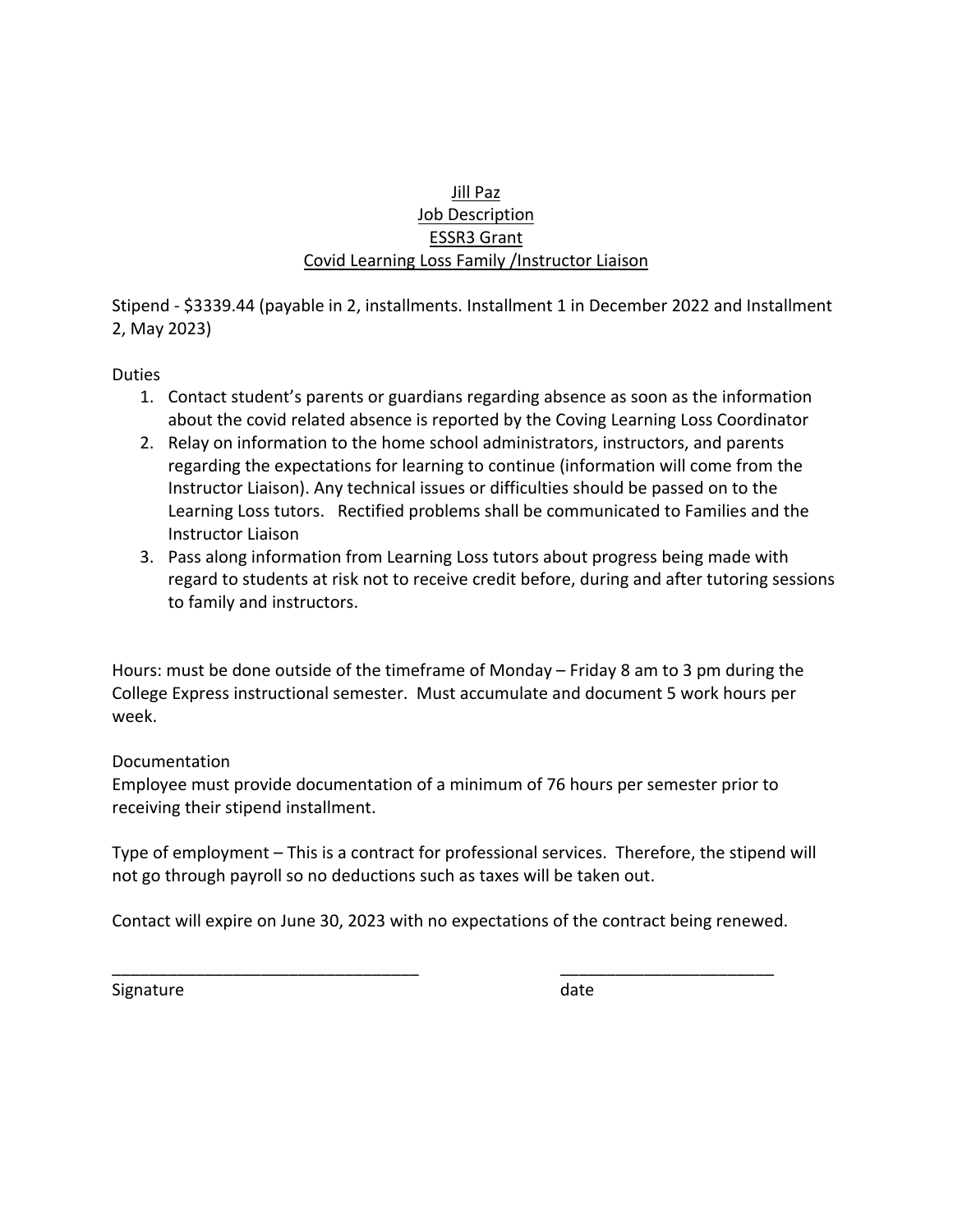### Jan Wheaton Job Description ESSR3 Grant Covid Learning Loss Tutor

Stipend ‐ \$3339.44 (payable in 2, installments. Installment 1 in December 2022 and Installment 2, May 2023)

Duties

- 1. Work with students who are at risk of not receiving credit for their College Express course to make up homework or learning loss.
- 2. Travel to the student's community will be required
- 3. Communicate with the Learning Loss Instructor Liaison to acquire necessary materials/assignments.
- 4. Update Family Liaison with all necessary information to pass along to family members.
- 5. Update Instructor Liaison with all necessary information to pass along to College Express Instructors.
- 6. Rectify any technical issues (i.e. email, blackboard, etc.) for the students and communicated this with the Instructor and Family Liaisons.

Hours: must be done outside of the timeframe of Monday – Friday 8 am to 3 pm during the College Express instructional semester. Must accumulate and document 5 work hours per week.

# Documentation

Employee must provide documentation of a minimum of 76 hours per semester prior to receiving their stipend installment.

Type of employment – This is a contract for professional services. Therefore, the stipend will not go through payroll so no deductions such as taxes will be taken out.

Contact will expire on June 30, 2023 with no expectations of the contract being renewed.

\_\_\_\_\_\_\_\_\_\_\_\_\_\_\_\_\_\_\_\_\_\_\_\_\_\_\_\_\_\_\_\_\_ \_\_\_\_\_\_\_\_\_\_\_\_\_\_\_\_\_\_\_\_\_\_\_

Signature date and the state of the state date of the state date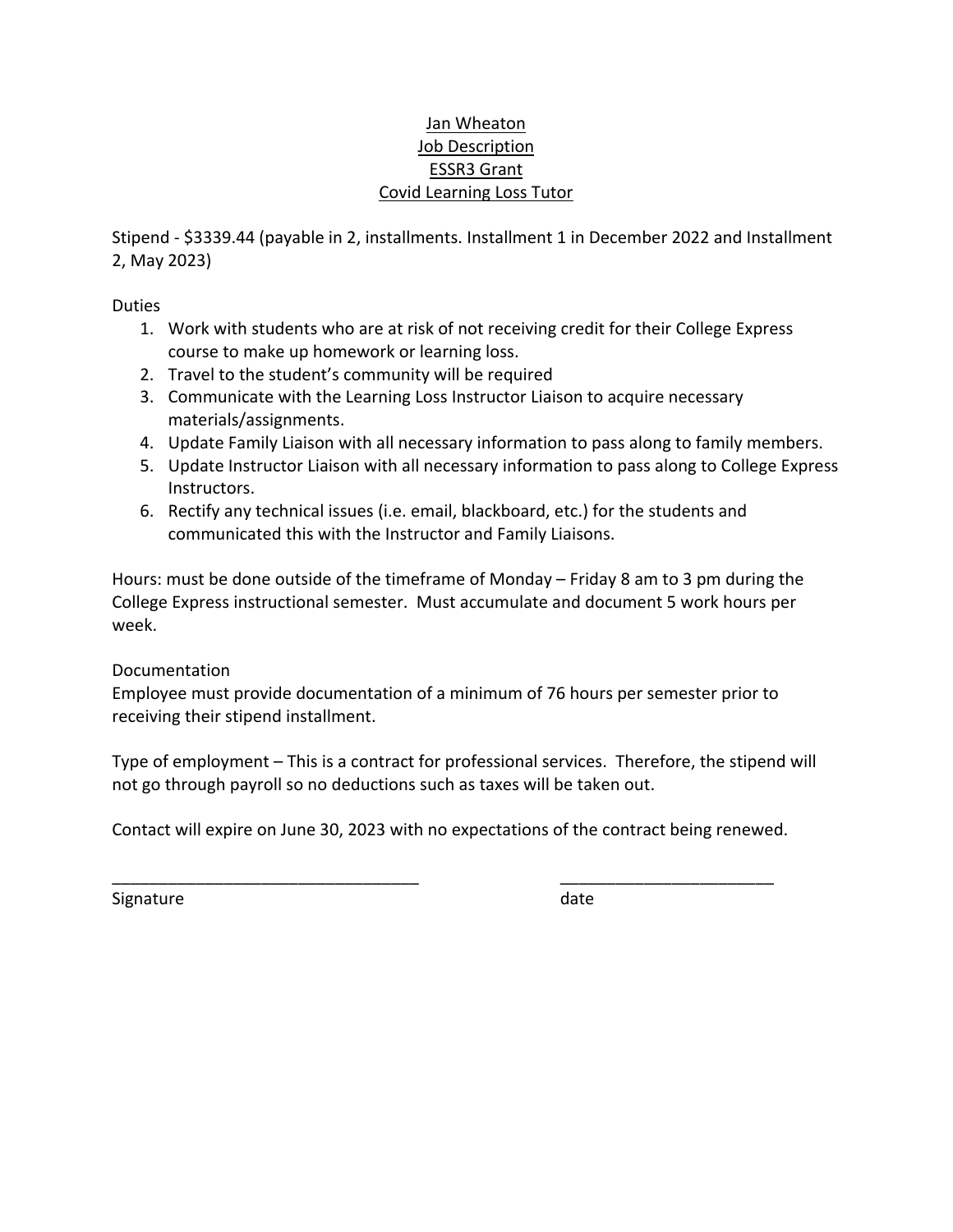## Erika Williams Job Description ESSR3 Grant Covid Learning Loss Tutor

Stipend ‐ \$3339.44 (payable in 2, installments. Installment 1 in December 2022 and Installment 2, May 2023)

Duties

- 1. Work with students who are at risk of not receiving credit for their College Express course to make up homework or learning loss.
- 2. Travel to the student's community will be required
- 3. Communicate with the Learning Loss Instructor Liaison to acquire necessary materials/assignments.
- 4. Update Family Liaison with all necessary information to pass along to family members.
- 5. Update Instructor Liaison with all necessary information to pass along to College Express Instructors.
- 6. Rectify any technical issues (i.e. email, blackboard, etc.) for the students and communicated this with the Instructor and Family Liaisons.

Hours: must be done outside of the timeframe of Monday – Friday 8 am to 3 pm during the College Express instructional semester. Must accumulate and document 5 work hours per week.

# Documentation

Employee must provide documentation of a minimum of 76hours per semester prior to receiving their stipend installment.

Type of employment – This is a contract for professional services. Therefore, the stipend will not go through payroll so no deductions such as taxes will be taken out.

Contact will expire on June 30, 2023 with no expectations of the contract being renewed.

\_\_\_\_\_\_\_\_\_\_\_\_\_\_\_\_\_\_\_\_\_\_\_\_\_\_\_\_\_\_\_\_\_ \_\_\_\_\_\_\_\_\_\_\_\_\_\_\_\_\_\_\_\_\_\_\_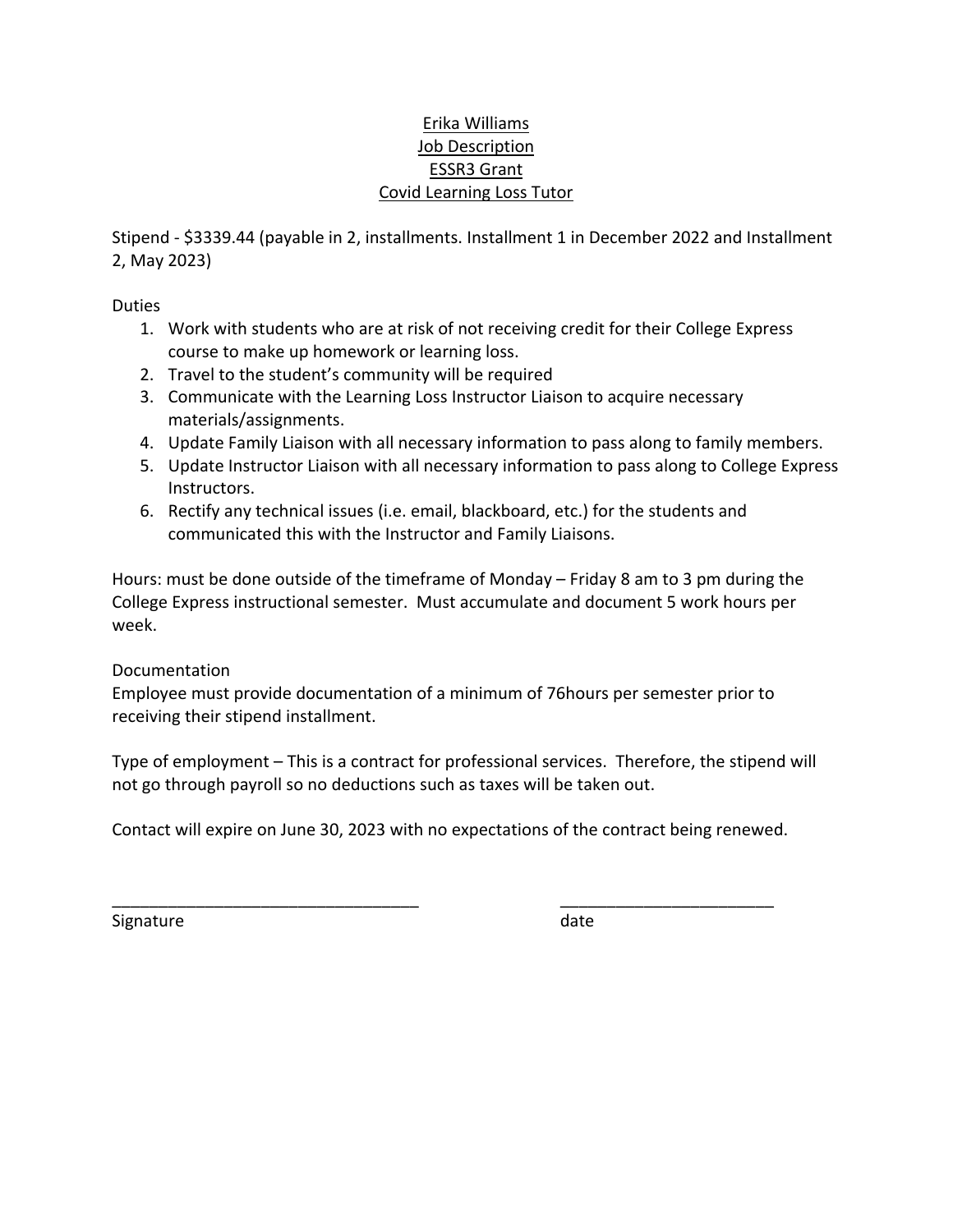# Kelley Cervantes Job Description ESSR3 Grant Covid testing coordinator

Stipend ‐ \$3339.44 (payable in 2, installments. Installment 1 in December 2022 and Installment 2, May 2023)

Duties

- 1. Coordinate weekly covid testing of all College Express students with instructors
- 2. Coordinate testing with members of the campus community
- 3. Keep track of inventory and request replenishment of items
- 4. Monitor roster and report positive tests to the appropriate entities.
- 5. Follow up with students who are absent at the time of testing to make alternative arrangements to remain compliant.
- 6. Manage roster

Hours: must be done outside of the timeframe of Monday – Friday 8 am to 3 pm during the College Express instructional semester. Must accumulate and document 5 work hours per week.

Documentation

Employee must provide documentation of a minimum of 76 hours per semester prior to receiving their stipend installment.

Type of employment – This is a contract for professional services. Therefore, the stipend will not go through payroll so no deductions such as taxes will be taken out.

Contact will expire on June 30, 2023 with no expectations of the contract being renewed.

\_\_\_\_\_\_\_\_\_\_\_\_\_\_\_\_\_\_\_\_\_\_\_\_\_\_\_\_\_\_\_\_\_ \_\_\_\_\_\_\_\_\_\_\_\_\_\_\_\_\_\_\_\_\_\_\_